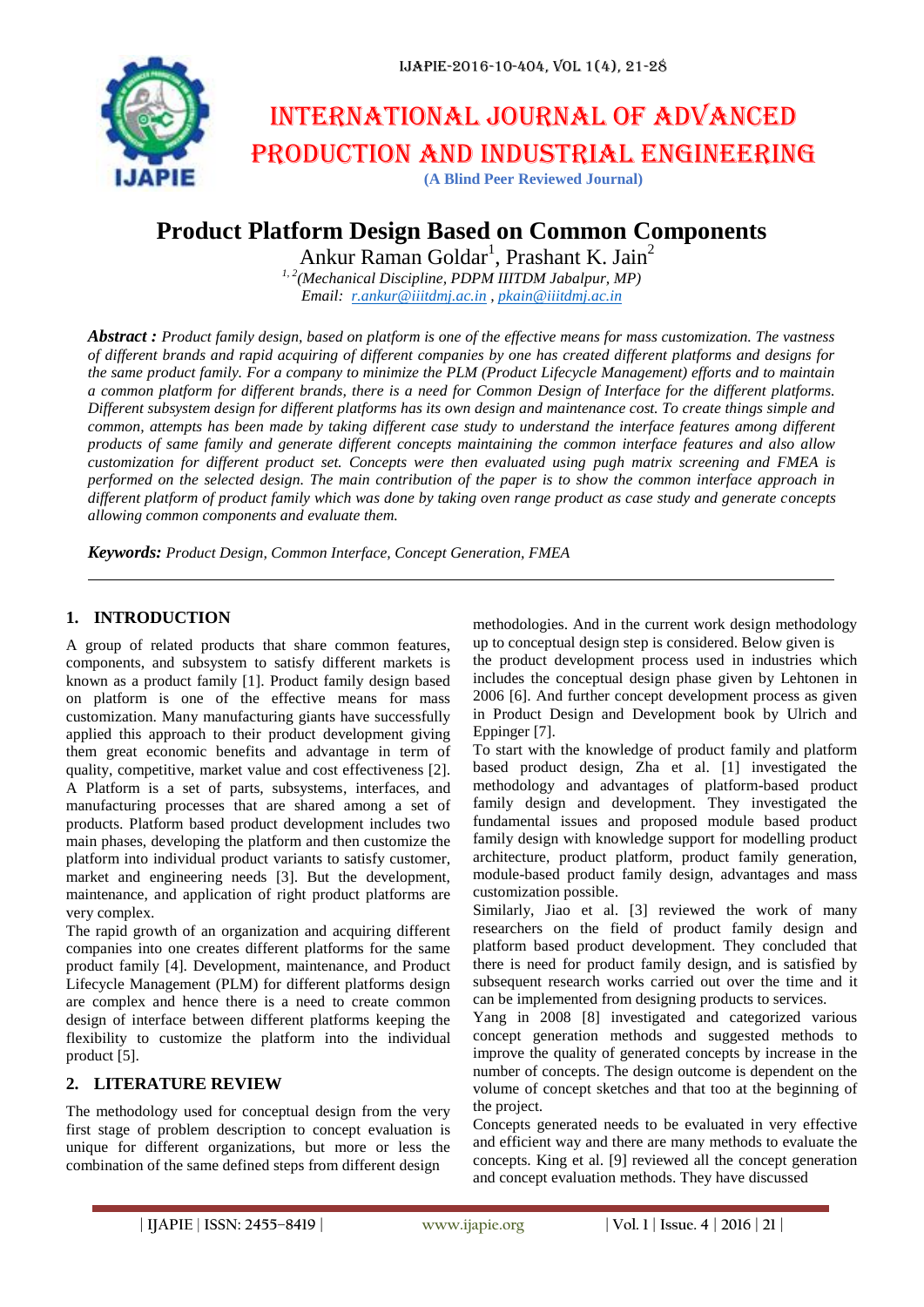

**Fig. 2:** Concept Development Process [7]

different methods under same attributes. Pugh matrix evaluation seems very appropriate and simplified for the current problem definition.

Conceptual design needs to be evaluated for potential failure modes to improve the product quality and productivity. Teoh et al. [10] investigated the evaluation of failure modes and effect analysis and discussed, how FMEA method is implemented in Industrial product design. They have concluded that a knowledge fragment method is more effective for FMEA as it is an organized way for FMEA based on previous libraries of objects, functions, and models with minimal information input.

# **3. Design Attributes**

Design attribute is a characteristic that defines a particular product and will affect the product from the initial design stage till the end of product lifecycle [11]. It depicts the product visual brand language, quality, and reliability. Before start to generate new concept, clear understanding of affecting parameters, functional parameters and design attributes is very important and for the current work the design attributes considered are explained below.

i. **Aesthetics:** Functional, visual and ergonomically attractiveness of a product design is known as aesthetics [12]. Aesthetics can be defined in many different aspects of design like Shape, Size, finish, material etc.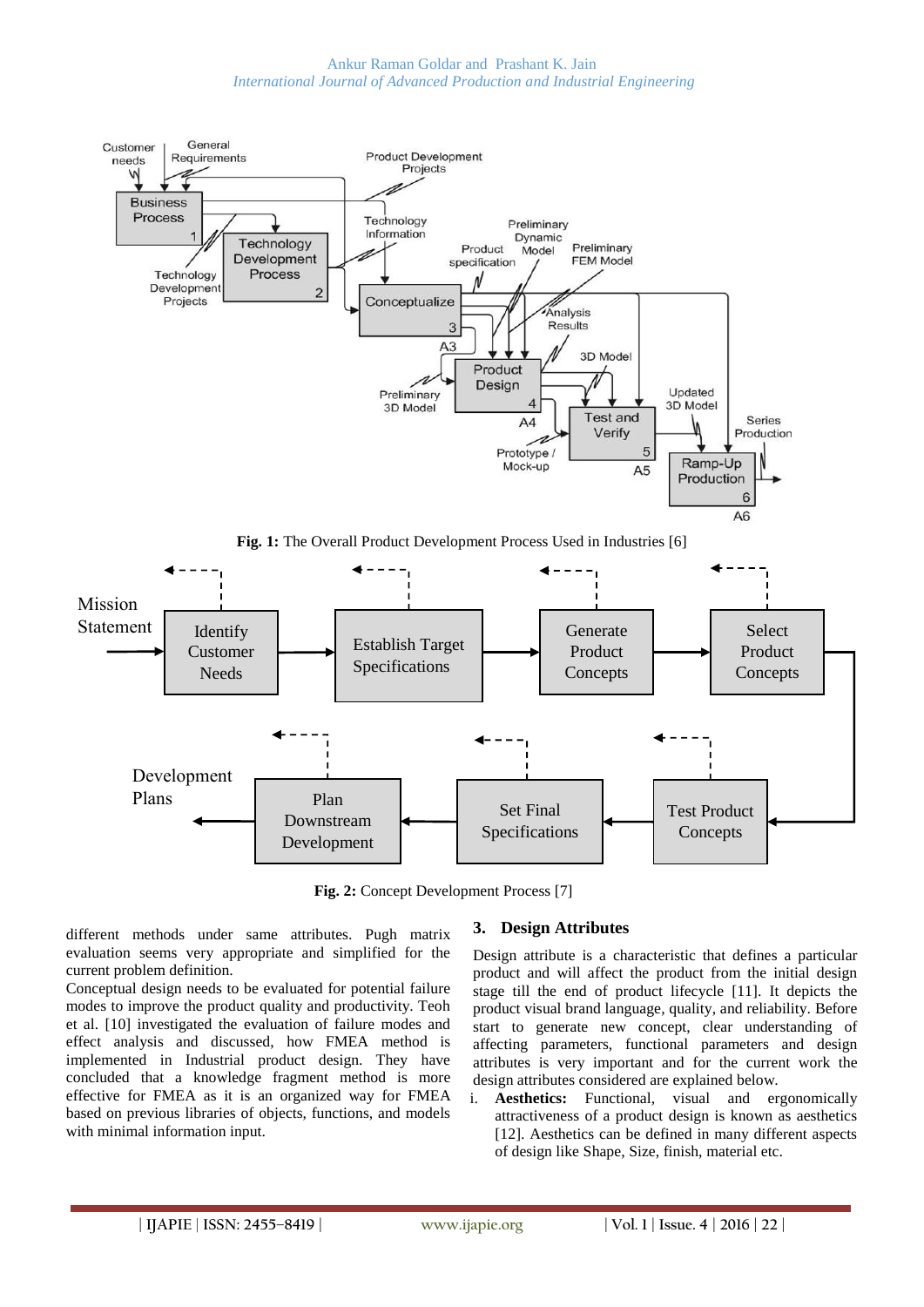

**Fig. 3:** Design Attributes

- ii. **Structural Rigidity:** Any functional component must be structurally rigid. Three critical engineering parameters which are of importance for structural rigidity of console are deflection, maximum stress, and principal strain.
- iii. **Craftsmanship:** Skill and art of design maintaining the required quality and precision in design is known as Craftsmanship. This can be seen in design in term of the type of construction of component, visible components, precision in interfaces, tight corner radius etc. The precision of interface gap, the corner radius of the visual part, construction of interactive components like knobs, buttons and touch panels all are craftsmanship.
- iv. **Installation:** Fastening methods, sequence, and ease of assembly are very important factors while designing interfaces. As the number of components increases, the type of material of components differs and the design becomes complex. The critical knowledge of installation process is required before designing of any concept.
- v. **Reliability:** Reliability is not directly related to design instead it emphasizes the dependability in lifecycle management of the product. And this can be obtained by knowing the behavior of the product under the various working condition for entire life cycle of the product or equivalent to that.
- vi. **Safety and codes:** This is the most important design attribute which has to be taken into consideration from the very first step of design. Before brainstorming, idea sketching safety and codes are understood clearly.
- vii. **Service:** Service means the maintenance and repair of the product. As a design attribute service of the product should be easy in terms of interface and fasteners.

# **4. Case Study:**

For the current study Cooking Oven Ranges is considered and most importantly Free-Standing Oven and Slide-In Oven.

# **4.1. System Description**

The system in the current investigation was a cooking oven used to cook food by different principles, such as convection, direct heating, microwave and Cooktop having different options for radiant heating, induction, coil heating or gas burner type. The description and difference between two product family, FSR and SI range is given as under.



**Fig. 4:** Free-Standing Range

- Free-Standing or Stand alone can be kept separately without cabinet.
- Finished side panels.
- Have a back guard.
- Oven control at rear side (electric cooktop control at rear and gas burner knobs at front)
- No side overlap with countertop.



**Fig. 5:** Slide-In Range

- Slide-In is not kept separately without cabinet.
- Unfinished side panels.
- No back guard
- Burner and oven controls at front
- Range overlaps the countertop on either side as well as the back

Based on the product knowledge and analyzing different brands for same product family i.e. Free-Standing and Slide-In Ranges and the important fact to notice is that for all the brands manufacturing the particular product family of cooking oven, the architecture and geometric design of the cooktop is same. As cooktop panel is one of the major component which has the potential to make a difference by making it common to both the ranges is Cooktop panel. Below given is the different cooktop of FSR and SI range.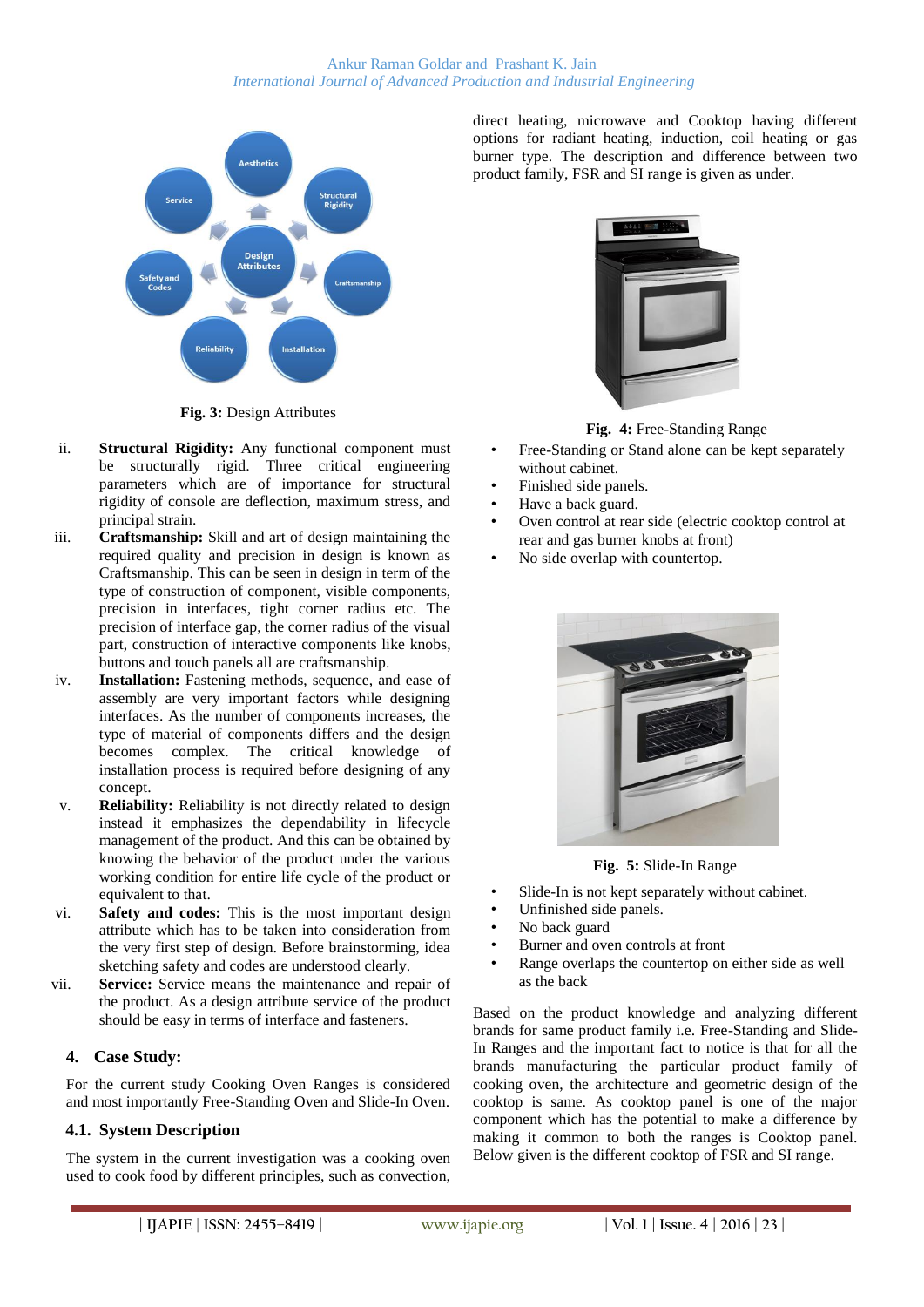



**Fig. 6:** Cooktop Electric (a) Free-Standing Range (b) Slide-In Range

From the above two figures it is clear that the cooktop panel of both the range type is same in outer dimension, the position of heating elements is also same but the major difference is the curved surface in FSR range which covers the area between cooktop and console while for SI range the cooktop is flat and the other difference is the interface of flue with the cooktop.

Also the design of cooktop panel architecture is same for both electric and gas variants of range types. The geometric dimension and relative position of burners is same in gas variants, and the main difference is same as in case of electric variant which is the curved and flat surface of cooktop and the interface of flue with the cooktop, which can be analyzed in the consecutive figures.



**Fig. 7:** Cooktop Gas (a) Free-Standing Range (b) Slide-In Range

Cooktop panel for both the range type serves the same purpose and shares same geometric and material properties with similar features and hence it is most probable component which can be made common to both the FSR and SI ranges.

#### **4.2. Concept Generation**

Different concepts allowing common component for oven system were generated in form of sketches which are explained as under.

#### **i. Large Flue Cover**

Flat VSI cooktop interfacing with single U wrap end-post and similar console base. The front gap which was earlier covered by cooktop curved neck has been covered by the separate aesthetic part which could be called as flue cover. Two small brackets were required to give strength to the end-post for bending loads.

Besides the advantage of common cooktop module, this concept also eliminated the requirement of Z bracket as the console and flue are separated by flue cover. Also, the flue cover design was similar to the current production VSI platform with elevated height according to FSR need bottom as shown in Figure 8.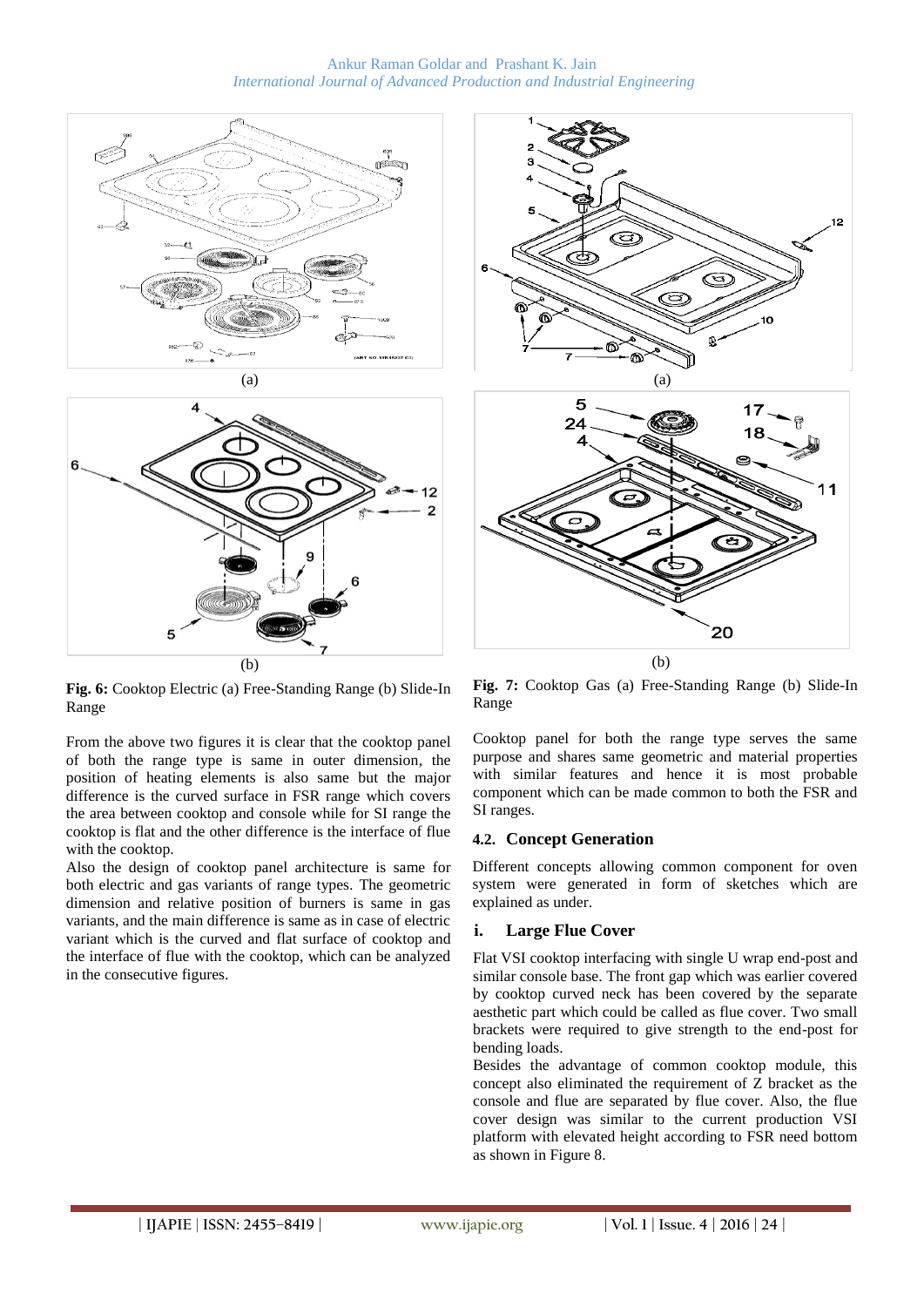

**Fig. 8:** Flat Cooktop Concept Sketch - Large Flue Cover

#### **ii. Separate Front Aesthetic Cover**

In this concept, the flue design was not altered so as to keep the exhaust rate intact and the end-post design was changed keeping in mind that most of the features could be obtained by current end-post tools only while manufacturing. To

strengthen the Console structure brackets were required for both the end-post. The additional front aesthetic cover was similar to the current FSR cooktop curved neck bottom as shown in Figure 9.



**Fig. 9:** Flat Cooktop Concept Sketch - Separate Front Aesthetic Cover

#### **iii. Tubular End-Post with Door Hinge Mechanism**

To allow same cooktop module and flue cover as VSI and with single U wrap tubular end-post, this concept was one of the detachable concepts with door hinge mechanism as main attachment mechanism between chassis and console

subsystem. To cover the front open part between flue, cover and console base, the console base was extended at the bottom as shown in Figure 10.



**Fig. 10:** Flat Cooktop Concept Sketch - Tubular End-Post with Door Hinge Mechanism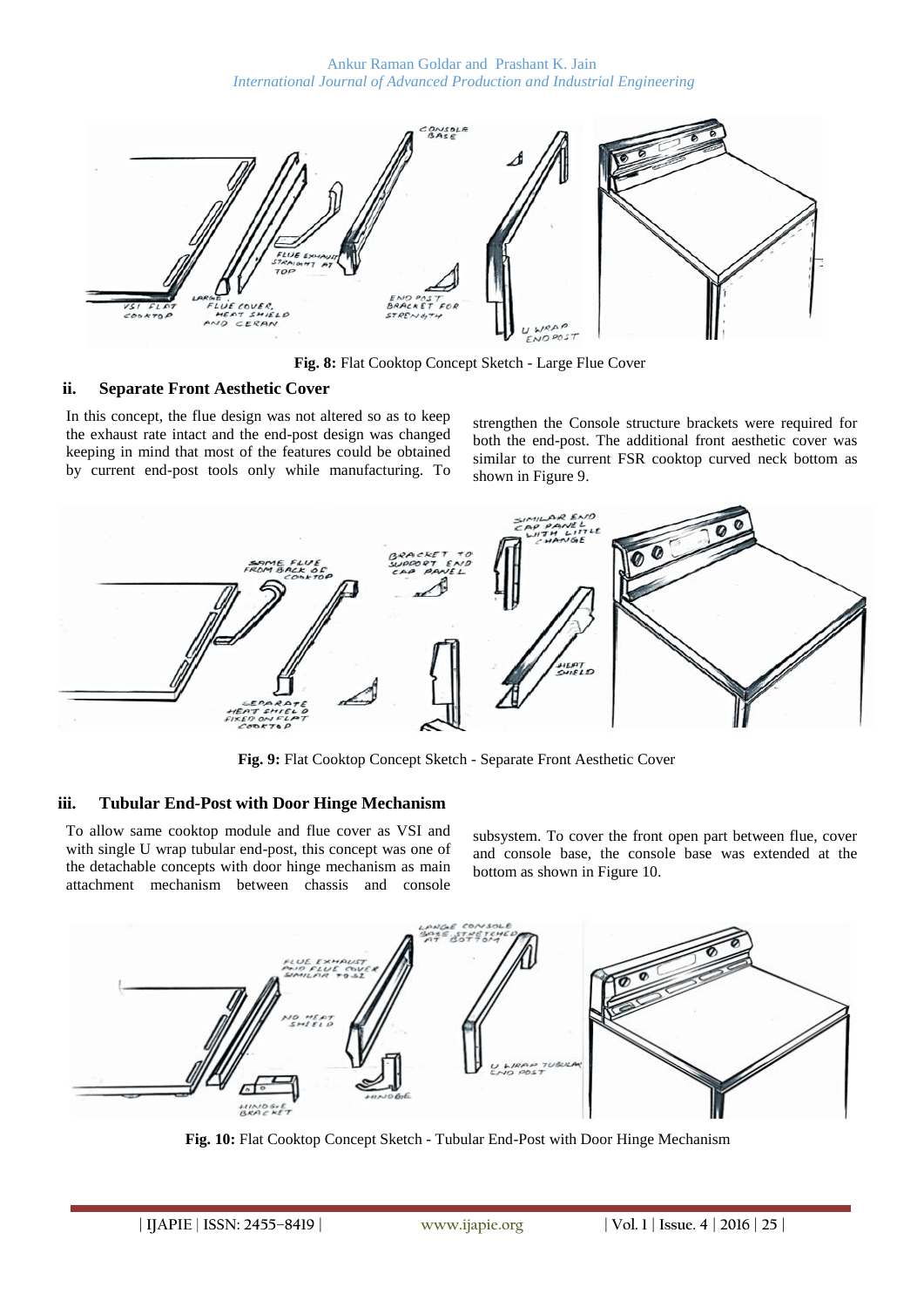#### **4.3. Concept Selection (Pugh Matrix Screening)**

Pugh screening matrix is one of the concept evaluation methods using during the conceptual design phase of product development. It is used to evaluate the best concept among the set of different concepts generated based on design attributes considered. Below given is the snapshot of the pugh screening matrix to evaluate the concept.

| <b>Concept Evaluation - Pugh Matrix Screening</b> |                                                            |                                              |                                         |                                                                                                                                                                                                         |                                                                                                                                                                                                                                                                                     |                                                                                                                                                                                                                                                   |  |  |  |
|---------------------------------------------------|------------------------------------------------------------|----------------------------------------------|-----------------------------------------|---------------------------------------------------------------------------------------------------------------------------------------------------------------------------------------------------------|-------------------------------------------------------------------------------------------------------------------------------------------------------------------------------------------------------------------------------------------------------------------------------------|---------------------------------------------------------------------------------------------------------------------------------------------------------------------------------------------------------------------------------------------------|--|--|--|
|                                                   |                                                            |                                              | <b>Description</b>                      | <b>Concept Name 6A (TUBULAR ENDCAP)</b><br>Console base and U wrap Endpost with bracket<br>similar as earlier concept<br>Flue with extended neck coming out from cooktop<br>flue cut                    | Concept 2B- U WRAP ENDPOST WITH BRACKET<br>Same flue as current model<br>Separate Ceran fixed on flat cooktop as attachment<br>Endcap brackets to provide strengh to endcap for<br>bending consition                                                                                | <b>Concept 2B- U WRAP ENDPOST WITH BRACKET</b><br>Flat cooktop, Flue exhaust and Flue cover same as current<br>model<br>Tubular U wrap endpost<br>Door hindge mechanism to attach console to Oven unit                                            |  |  |  |
|                                                   |                                                            |                                              | <b>Conceptual Image</b>                 |                                                                                                                                                                                                         |                                                                                                                                                                                                                                                                                     |                                                                                                                                                                                                                                                   |  |  |  |
|                                                   |                                                            |                                              | PROS AND CONS                           | <b>PROS</b><br>'U wrap tubular endcap<br><b>Extended Flue cover acts as Ceran and back cover of</b><br><sup>®</sup> Flue cover acts as heat shield<br><sup>®</sup> No Z bracket required<br><b>CONS</b> | PROS<br>'Same Console base, backer overlay, heat shield as Vesta<br>can be used<br><sup>®</sup> little modification in Flue exhaust, and Endcap<br>*Endcap bracket to provide strength to Endcap<br><b>CONS</b><br><sup>®</sup> Wire harness from flue cut on cooktop makes cooktop | PROS<br><sup>*</sup> Flue Cover same as VSI<br>*Detachable Console<br>No heat shield required<br>*Simple U wrap tubular endpost<br>*Strong and rigid hindge attachment<br><sup>*</sup> Same concept for Vesta gas<br>CONS<br>More number of parts |  |  |  |
|                                                   |                                                            |                                              |                                         | <sup>®</sup> Flue exhaust and extended Flue cover design change                                                                                                                                         | dependant on Console.                                                                                                                                                                                                                                                               | <sup>*</sup> Special Wire harness attachment to make console detachable                                                                                                                                                                           |  |  |  |
|                                                   |                                                            | <b>Aesthetics</b>                            | <b>Target Value</b>                     | $+$                                                                                                                                                                                                     | \$0                                                                                                                                                                                                                                                                                 | \$0                                                                                                                                                                                                                                               |  |  |  |
|                                                   |                                                            | Shape                                        | Flat/curved/corner<br>radius            | Large flue cover as Ceran with Flue<br>exhaust cut, Flat console base                                                                                                                                   | similar to exixting, separate Ceran                                                                                                                                                                                                                                                 | Flat console panel with extended bottom,<br>flue cover same as VSI, Door hindge                                                                                                                                                                   |  |  |  |
|                                                   | Predicted<br>delivery of<br>Design<br>target to<br>achieve | Finish                                       | Brushed/Painted                         | painted or Metallic finish console base,<br>Painted U wrap endcap, uncoated raw                                                                                                                         | similar to current model                                                                                                                                                                                                                                                            | painted or Metallic finish console base,<br>Painted U wrap tubular endcap, uncoated                                                                                                                                                               |  |  |  |
|                                                   |                                                            | Material                                     | CRS, SS, Al                             | CRS for both console base and endcap,<br>thick sheet endcap bracket                                                                                                                                     | CRS Ceran, other similar to Current<br>Model                                                                                                                                                                                                                                        | Galvanised thick Steel both for brancket<br>and hindge. CRS for U wrap console base.                                                                                                                                                              |  |  |  |
|                                                   |                                                            | <b>Structural rigidity</b>                   | <b>Maximum</b> stress<br>and deflection | U wrap end cap with thick endcap<br>bracket both attached to oven chassis                                                                                                                               | Thick sheet endcap bracket attach<br>endcap to oven chassis rigidly. Ceran                                                                                                                                                                                                          | Hindge mechanism provide enough rigidity                                                                                                                                                                                                          |  |  |  |
|                                                   |                                                            | Craftsmanship                                | Interface gaps/<br>flushing of          | $+$                                                                                                                                                                                                     | $\ddot{}$                                                                                                                                                                                                                                                                           | \$0                                                                                                                                                                                                                                               |  |  |  |
|                                                   | Product<br>Attribute                                       | novelty                                      |                                         | Common Cooktop Module                                                                                                                                                                                   | Common Cooktop Module                                                                                                                                                                                                                                                               | Common Cooktop Module and detachable<br>console                                                                                                                                                                                                   |  |  |  |
|                                                   | Leadership                                                 | <b>Installation</b>                          |                                         | $\ddot{}$                                                                                                                                                                                               |                                                                                                                                                                                                                                                                                     | $+$                                                                                                                                                                                                                                               |  |  |  |
|                                                   | Strategy<br>(PALS)                                         | Ease to assemble<br>console                  | Simple fasteners<br>i.e. Tabs, Screws   |                                                                                                                                                                                                         | cooktop and console are independent<br>to each other, endcap bracket fixed on                                                                                                                                                                                                       | easy as assembly of oven door                                                                                                                                                                                                                     |  |  |  |
|                                                   | [Add rows                                                  | No. of basic component                       | (endpost, console<br>base, heat shield, | \$9                                                                                                                                                                                                     | 8 (same flue)                                                                                                                                                                                                                                                                       | \$7                                                                                                                                                                                                                                               |  |  |  |
|                                                   | as required<br>to fill<br>details]                         | <b>Reliability</b>                           |                                         | Single piece U wrap endpost                                                                                                                                                                             | Endcap bracket is supporting structure<br>attached by screw to oven unit and                                                                                                                                                                                                        | Dooe hindge cantake upto 65kg load                                                                                                                                                                                                                |  |  |  |
|                                                   |                                                            | <b>Structural and fixture</b><br>reliability |                                         | \$0                                                                                                                                                                                                     |                                                                                                                                                                                                                                                                                     | $\! + \!\!\!\!$                                                                                                                                                                                                                                   |  |  |  |
|                                                   |                                                            | <b>Service</b>                               | Ease in service                         | end post                                                                                                                                                                                                | same as current production with single same as current production with extra<br>brackets                                                                                                                                                                                            | detachable console                                                                                                                                                                                                                                |  |  |  |
|                                                   |                                                            | ease to deassemble<br>console from unit      |                                         | $\ddot{}$                                                                                                                                                                                               | $\overline{+}$                                                                                                                                                                                                                                                                      | $+$                                                                                                                                                                                                                                               |  |  |  |
|                                                   |                                                            | <b>Safety &amp; Codes</b>                    |                                         | tests on sonsole                                                                                                                                                                                        | tests on console                                                                                                                                                                                                                                                                    | tests on sonsole                                                                                                                                                                                                                                  |  |  |  |
|                                                   |                                                            |                                              | $^{++}$                                 | $\mathbf 0$                                                                                                                                                                                             | $\mathbf 0$                                                                                                                                                                                                                                                                         | $\mathbf 0$                                                                                                                                                                                                                                       |  |  |  |
|                                                   |                                                            |                                              | $\ddag$                                 | $\overline{4}$                                                                                                                                                                                          | $\overline{a}$                                                                                                                                                                                                                                                                      | $\overline{\mathbf{3}}$                                                                                                                                                                                                                           |  |  |  |
|                                                   |                                                            | <b>Rating Tool</b>                           | $\equiv$                                | $\mathbf{1}$                                                                                                                                                                                            | $\mathbf{1}$                                                                                                                                                                                                                                                                        | $\overline{2}$                                                                                                                                                                                                                                    |  |  |  |
|                                                   |                                                            |                                              | ÷.                                      | $\mathbf 0$                                                                                                                                                                                             | $\mathbf 0$                                                                                                                                                                                                                                                                         | $\mathbf{o}$                                                                                                                                                                                                                                      |  |  |  |
|                                                   |                                                            |                                              | $\sim$                                  | $\mathsf{O}\xspace$                                                                                                                                                                                     | $\mathbf{0}$                                                                                                                                                                                                                                                                        | $\mathbf 0$                                                                                                                                                                                                                                       |  |  |  |
|                                                   |                                                            |                                              | Total                                   | 4                                                                                                                                                                                                       | 4                                                                                                                                                                                                                                                                                   | $\overline{\mathbf{3}}$                                                                                                                                                                                                                           |  |  |  |

**Fig. 11:** Pugh Screening Matrix

#### **4.4. Selected Concept**

#### **Common Cooktop Module (Separate Front Aesthetic Cover)**

Advantages: -

- Same current model flue behind cooktop rear end (no contact)
- Separate front neck aesthetic part fixed on VSI cooktop as attachment
- End-Post brackets to provide strength to end-post, therefore, console subassembly
- End-Post design to be manufactured from the same tool
- Wire harness position either from below cooktop or from flue cut on cooktop
- Same concept for FSR gas as the dimension



Example for FSR electric and gas.<br>Fig. 12: Perspective Diagram Showing Common Cooktop constraints are same for both FSR electric and gas. Module with Separate Front Aesthetic Cover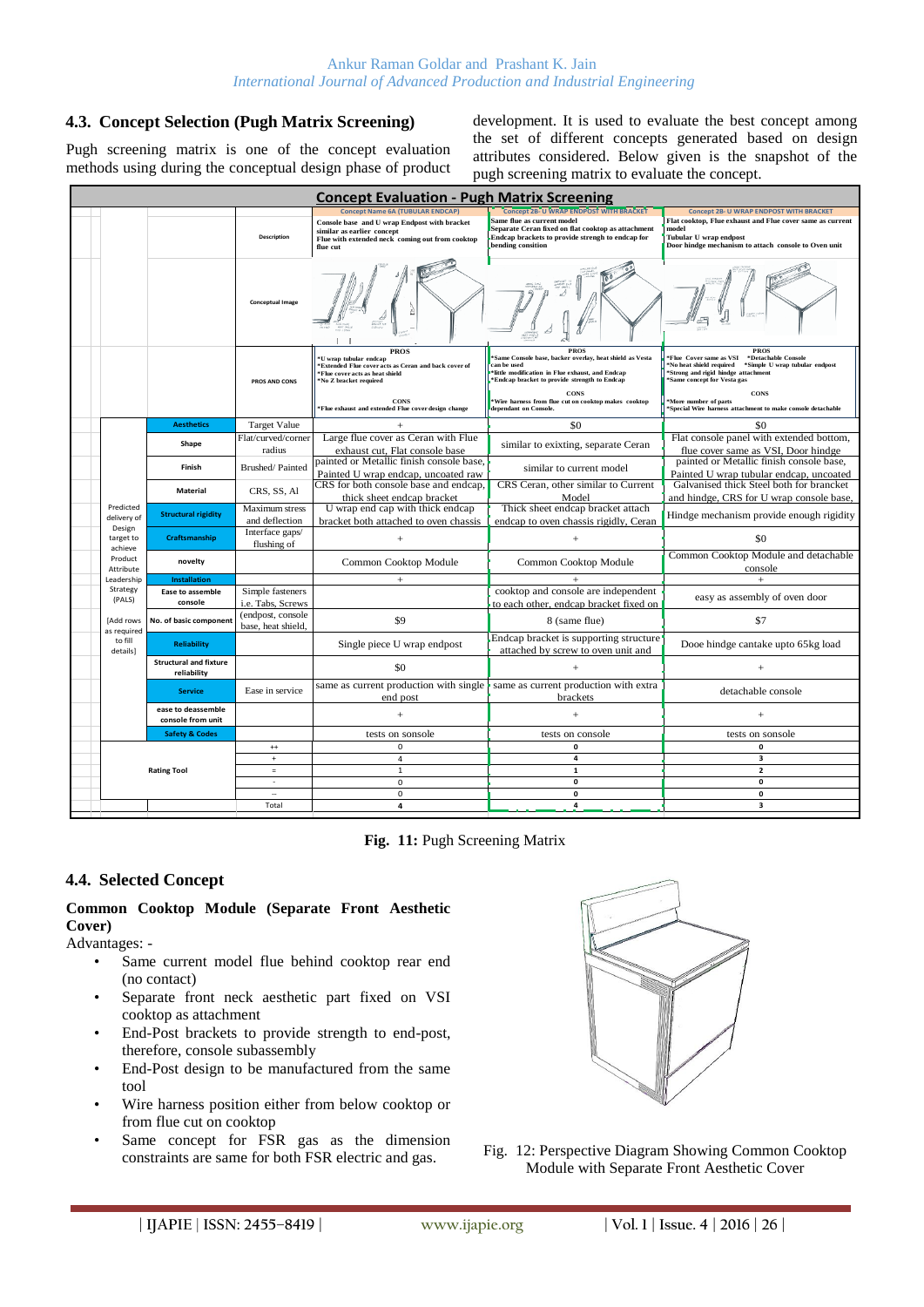#### **4.5. Failure Mode and Effect Analysis (FMEA)**

Failure Mode and Effect Analysis is an analytical method for evaluating the potential failure modes of any product, subsystem or component, during its lifetime. The analysis discovers the failures, their mechanism, and risk involved with the failure mode. There are two types of FMEA, one

design FMEA and the other is process FMEA. For the current case study design FMEA has been done for the selected concept to capture all the potential failure, their severity, occurrence and detection and also the prevention methods to control the failure in the design phase.

| Compon<br>ent/<br>System/<br>Process/<br><b>Operatio</b><br>ns/<br><b>Index</b> | <b>Function</b>                                                                          | <b>Potential Failure Mode</b>                                                                             | <b>Potential Effect(s) of</b><br><b>Failure</b>                                                                          | <b>Severity</b> | <b>Potential</b><br>Cause(s) /<br><b>Mechanis</b><br>$m(s)$ of<br><b>Failure</b>                        | Occurrence     | <b>Current</b><br>Design/<br><b>Process</b><br><b>Control</b><br><b>PREVENTIO</b><br>N  | <b>Current</b><br>Design/<br><b>Process</b><br><b>Control</b><br><b>DETECT</b><br><b>ION</b>                            | Detection   | SOD                                          |
|---------------------------------------------------------------------------------|------------------------------------------------------------------------------------------|-----------------------------------------------------------------------------------------------------------|--------------------------------------------------------------------------------------------------------------------------|-----------------|---------------------------------------------------------------------------------------------------------|----------------|-----------------------------------------------------------------------------------------|-------------------------------------------------------------------------------------------------------------------------|-------------|----------------------------------------------|
| <b>INDEX</b><br>&/or<br>Compon<br>ent,<br>System,<br>Number/<br>Name.           | <b>What must</b><br>this design?<br>What is the<br>purpose of<br>this<br>component,<br>7 | What could go wrong?<br>How might the design<br>/ process / process<br>step fail to meet the<br>function? | How does the failure<br>mode effect<br>customers, trade<br>partners,<br>manufacturing, the<br>next process step,<br>etc? |                 | What in<br>the design<br>could<br>cause the<br>failure<br>mode? Be<br>specific &<br>focus on<br>causes. |                | What will be<br>done to<br>prevent the<br>cause /<br>failure mode<br>from<br>occurring? | What<br>verificati<br>on<br>method<br>will be<br>used to<br>detect<br>the<br>Cause<br>or the<br><b>Failure</b><br>Mode? |             | п                                            |
| <b>End Cap</b>                                                                  | Provide<br>structural<br>strength to<br>Console<br>subassembly                           | Structurally weak<br>console causing<br>backlash & distorted<br>surface profile                           | Deflection of console<br>while operation<br>makes customer<br>dissatisfy                                                 | 5               | Part<br>material is<br>weak                                                                             | $\overline{7}$ | Proper<br>material<br>selection &<br>thickness of<br>material                           | Console<br>Impact<br>test                                                                                               | 1           | 5<br>$\overline{7}$<br>$\mathbf{1}$          |
|                                                                                 | Safety<br>Requirement<br>s                                                               | water entry from gaps<br>while cleaning                                                                   | Chances of shock to<br>customer                                                                                          | 9               | Design is<br>not<br>sufficient                                                                          |                | Proper<br>geometric<br>tolerance to<br>have tight<br>geometry                           | Knife<br>probe<br>test                                                                                                  |             | 9                                            |
|                                                                                 | Interface with<br>cooktop (Flat<br>cooktop)                                              | Improper flushing of<br>interfacing surfaces                                                              | Doesn't meet<br>Aesthetic requirement                                                                                    | 3               | improper<br>dimensiona<br>I tolerances                                                                  | 3              | Proper<br>geometric<br>tolerance to<br>have tight<br>geometry                           | Aesthetic<br>targets                                                                                                    | 3           | 3<br>3<br>3                                  |
|                                                                                 | Acceptable<br>Aesthetics                                                                 | Non uniformity of finish                                                                                  | Doesn't meet<br>Aesthetic requirement                                                                                    | 3               | coating &<br>painting<br>process                                                                        | $\mathbf{1}$   | Control<br>coating<br>parameters                                                        | Aesthetic<br>targets                                                                                                    | 3           | 3<br>$\mathbf{1}$<br>3                       |
|                                                                                 | Meet<br>Craftsmanshi<br>p target                                                         | Non uniform gap or<br>large gaps                                                                          | Doesn't meet<br>Craftsmanship target,<br>Customer displeased                                                             | 3               | lack of<br>dimensiona<br>I tolerance                                                                    | $\mathbf{1}$   | Proper<br>geometric<br>tolerance to<br>have tight<br>geometry                           | Craftsma<br>nship<br>targets                                                                                            | 3           | 3<br>$\mathbf{1}$<br>3                       |
| <b>End Cap</b><br>bracket                                                       | Provide<br>structural<br>strength to<br>Endcap                                           | Structurally weak<br><b>Bracket allowing</b><br>deflection to console<br>while operating controls         | Deflection of console<br>while operation<br>makes customer<br>dissatisfy                                                 | 3               | Wrong<br>material<br>selected                                                                           | 5              | Appropriate<br>material as<br>per<br>requirement                                        | Console<br>drop test<br>&<br>Console<br>twist test                                                                      | 1           | 3<br>5<br>$\mathbf{1}$                       |
|                                                                                 |                                                                                          | Screw get loose during<br>twisting of console while<br>handling & during transit                          | Loose console<br>creates backlash<br>which is undesired                                                                  | 5               | Screw<br>thread<br>slippage                                                                             | 5              | Use screw<br>with more<br>pull out force<br>& strip torque                              | Console<br>twist test                                                                                                   | 1           | $5\overline{)}$<br>5<br>$\mathbf{1}$         |
| Cooktop<br>(Flat)                                                               | Give<br>structural<br>strength for<br>cooktop<br>subassembly                             | Structurally weak<br>design causing<br>backlash & distorted<br>surface profile                            | Deflection and dent<br>and irregular surface<br>profile makes<br>customer dissatisfy                                     |                 | Improper<br>part<br>material,<br>improper<br>design                                                     |                | Proper<br>material<br>selection,<br>design &<br>thickness of<br>material                | Console<br>drop test                                                                                                    |             |                                              |
|                                                                                 | Interface with<br>Flue from<br>back                                                      | Cooktop may hit flue<br>while assembly                                                                    | Problem in assembly<br>process                                                                                           | 3               | insufficient<br>gap<br>between<br>cooktop &<br>flue                                                     | $\mathbf{1}$   | Design with<br>proper<br>clearance                                                      | Ease in<br>assembly                                                                                                     | $\mathbf 1$ | $\mathbf{3}$<br>$\mathbf{1}$<br>$\mathbf{1}$ |